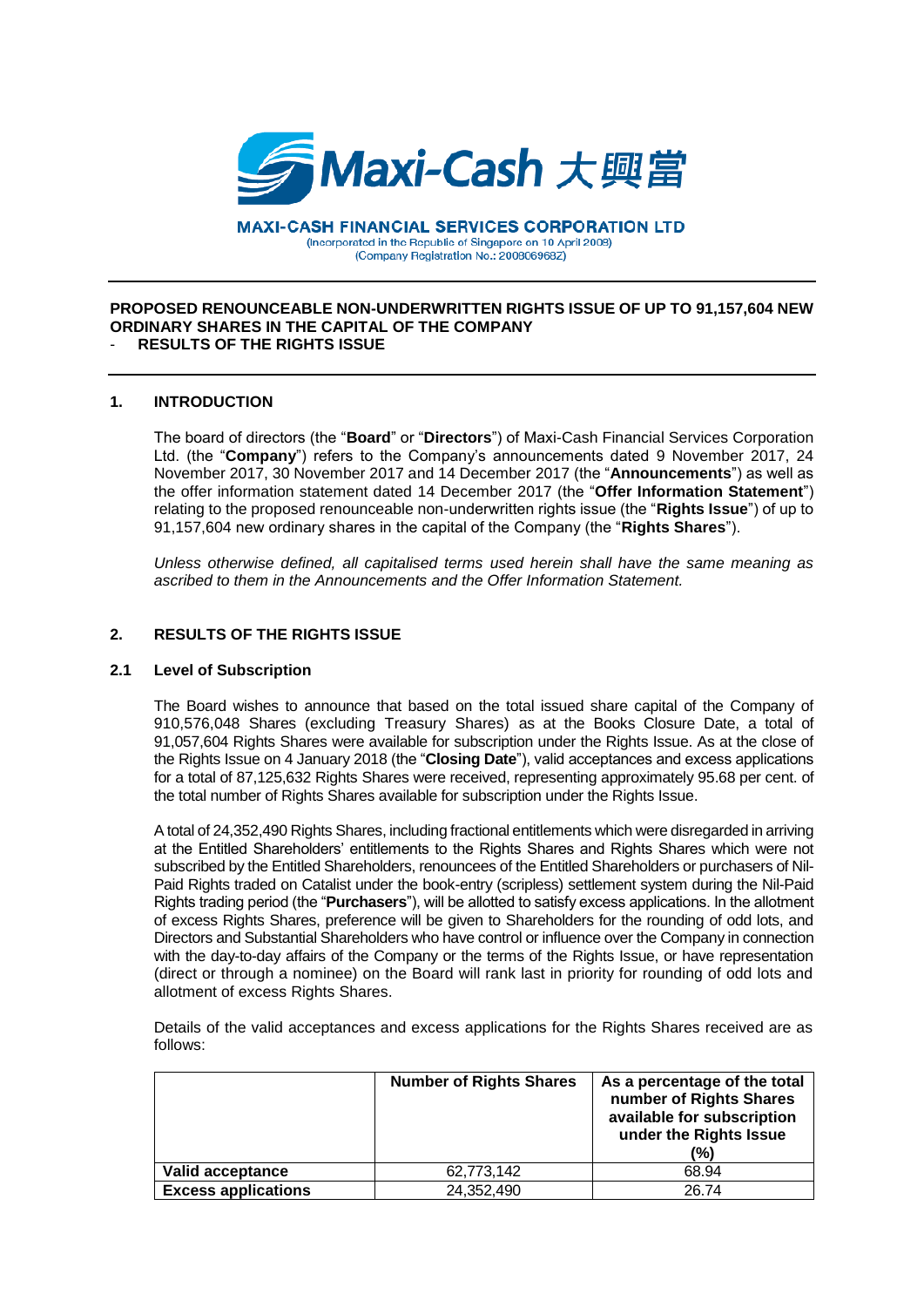| $\sim$<br>υιαι<br>_____ | $\sim$<br>⊸טי<br>___ | 95.68 |
|-------------------------|----------------------|-------|
|                         |                      |       |

## **2.2 Net Proceeds from the Rights Issue**

The Company has raised net proceeds of approximately S\$13.7 million (after deducting estimated cost and expenses incurred in connection with the Rights Issue of approximately S\$0.2 million) from the Rights Issue (the "**Net Proceeds**"). In line with the information disclosed in the Offer Information Statement, the Company intends to utilise the Net Proceeds as follows:

| Use of Net Proceeds                                                                                                                                                                             | Allocation of Net Proceeds (S\$ million) |
|-------------------------------------------------------------------------------------------------------------------------------------------------------------------------------------------------|------------------------------------------|
| For its secured lending business                                                                                                                                                                | 10.0                                     |
| For general corporate and working capital<br>purposes including but not limited to (a)<br>operating costs and (b) making strategic<br>investments and/or acquisitions if opportunities<br>arise | 3.7                                      |

Pending deployment of the Net Proceeds, such proceeds may be deposited with banks and/or financial institutions, invested in short term money market instruments and/or marketable securities, and/or used for any other purposes on a short term basis, as the Directors may, in their absolute discretion, deem appropriate in the interests of the Company.

## **2.3 Allotment and Issue of the Rights Shares**

In the case of Entitled Depositors, Purchasers, Entitled Scripholders and their renouncees with valid acceptances of Rights Shares and/or (if applicable) successful applications for excess Rights Shares and who have furnished valid Securities Account numbers in the relevant form in the PAL, share certificate(s) representing such number of Rights Shares will be sent to CDP within 10 Market Days after the Closing Date and CDP will thereafter credit such number of Rights Shares to their relevant Securities Accounts. CDP will then send a notification letter to the relevant subscribers, at their own risk, stating the number of Rights Shares credited to their Securities Accounts.

### **2.4 Sale of Nil-Paid Rights of Foreign Shareholders**

Nil-Paid Rights in respect of a total of 500,000 Rights Shares which would otherwise have been provisionally allotted to Foreign Shareholders were sold "nil-paid" on Catalist during the Nil-Paid Rights trading period as provided in the Offer Information Statement.

The net proceeds from all such sales, after deduction of all expenses therefrom, will be pooled and thereafter distributed to Foreign Shareholders in proportion to their respective shareholdings or, as the case may be, the number of Shares standing to the credit of their respective Securities Accounts as at the Books Closure Date and sent to them by ordinary post at their own risk, provided that where the amount of net proceeds to be distributed to any single Foreign Shareholder is less than S\$10.00, the Company shall be entitled to retain or deal with such net proceeds as the Directors may, in their absolute discretion, deem fit in the interest of the Company and no Foreign Shareholder shall have any claim whatsoever against the Company, the Sponsor, CDP, the Share Registrar and/or their respective officers in connection therewith.

### **2.5 Refund for Invalid/ Unsuccessful Acceptances and/ or Excess Applications**

If any acceptance of and/or excess application for the Rights Shares is invalid or unsuccessful, the amount paid on acceptance and/or application will be returned or refunded to such applicants without interest or any share of revenue or other benefit arising therefrom within 14 days after the Closing Date at their own risk by any one or a combination of the following: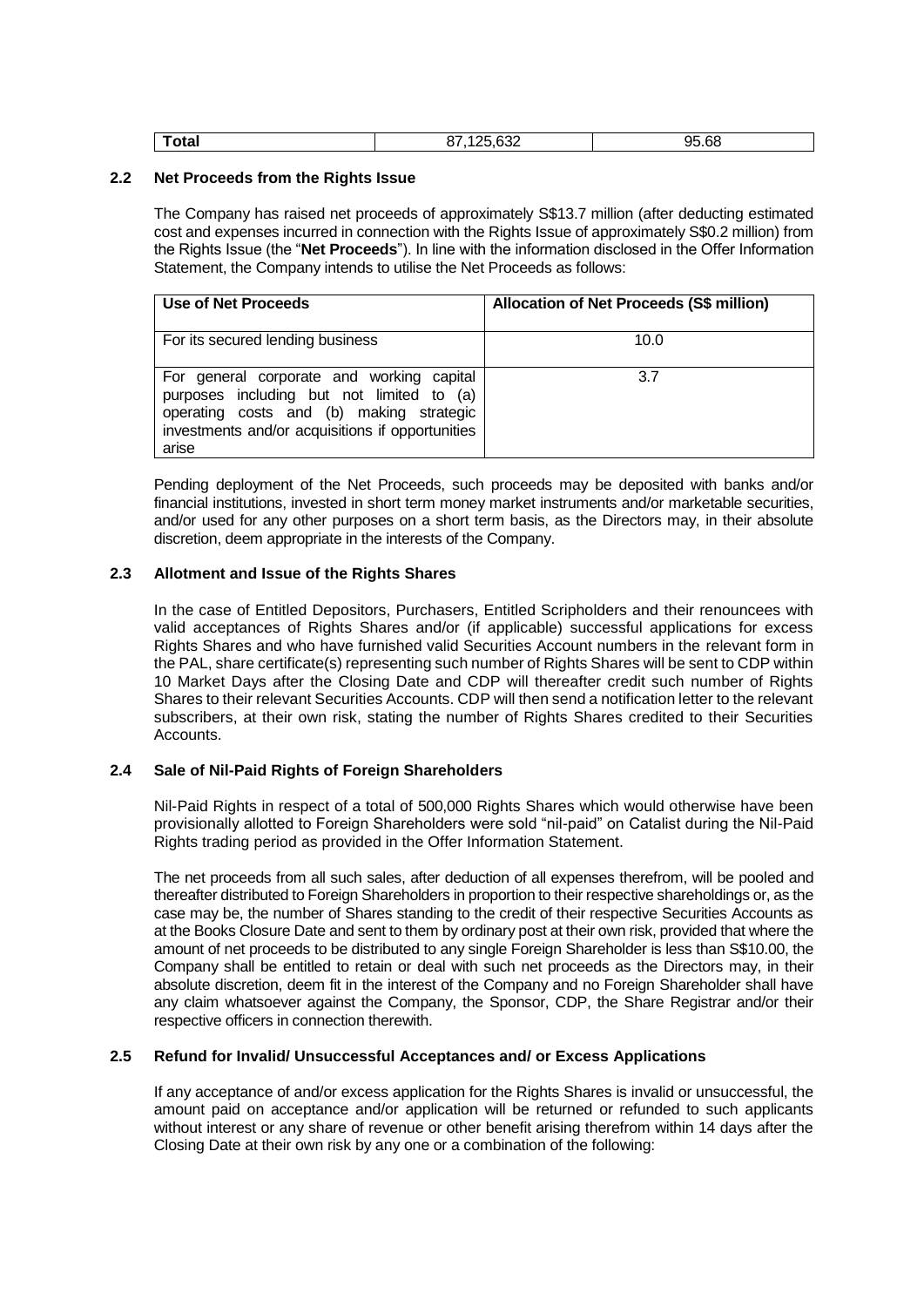- (i) where the acceptance and/or application had been made through CDP, by means of a crossed cheque drawn on a bank in Singapore and sent by ordinary post at their own risk to their mailing addresses in Singapore as maintained in the records of CDP;
- (ii) where the acceptance and/or application had been made through the Share Registrar, by means of a crossed cheque drawn on a bank in Singapore and sent by ordinary post at their own risk to their mailing addresses in Singapore as maintained in the records of the Share Registrar; and
- (iii) where the acceptance and/or application had been made through Electronic Applications, by crediting their bank accounts with the relevant Participating Banks at their own risk, the receipt by such bank being a good discharge to the Company and CDP of their obligations, if any, thereunder.

## **3. ISSUANCE AND LISTING OF THE RIGHTS SHARES**

The Company expects that 87,125,632 Rights Shares will be allotted and issued on or about 10 January 2018.

The 87,125,632 Rights Shares are expected to be listed and quoted on Catalist with effect from 9.00 a.m. on or about 12 January 2018. The Company will release an announcement to advise the Shareholders on the date for the listing of and quotation for the Rights Shares on Catalist in due course. The listing and quotation notice granted by the SGX-ST on 23 November 2017 is not to be taken as an indication of the merits of the Rights Issue, the Rights Shares, the Company, its subsidiaries and their securities.

The Rights Shares will, upon allotment and issue, rank *pari passu* in all respects with the then existing issued Shares, save for any dividends, rights, allotments or other distributions, the record date for which falls before the date of issue of the Rights Shares.

### BY ORDER OF THE BOARD **MAXI-CASH FINANCIAL SERVICES CORPORATION LTD.**

Lim Swee Ann Company Secretary 9 January 2018

*This announcement has been prepared by the Company and its contents have been reviewed by the Sponsor, SAC Capital Private Limited, for compliance with the relevant rules of the SGX-ST. The Sponsor has not independently verified the contents of this announcement.*

*This announcement has not been examined or approved by the SGX-ST and the SGX-ST assumes no responsibility for the contents of this announcement, including the correctness of any of the statements or opinions made or reports contained in this announcement.*

*The contact person for the Sponsor is Mr Ong Hwee Li (Tel: (65) 6532 3829) at 1 Robinson Road, #21- 02 AIA Tower, Singapore 048542.*

*This announcement is for information only and does not constitute or form part of any offer or invitation to sell or issue, or any solicitation of any offer to acquire, any Rights Shares or to take up any entitlements to Rights Shares in any jurisdiction in which such an offer or solicitation is unlawful. No person should acquire any Rights Shares except on the basis of the information contained in the Offer Information Statement. The information contained in this announcement should not be distributed, forwarded to or transmitted in or into any jurisdiction where to do so might constitute a violation of applicable securities laws or regulations. The issue, exercise or sale of Rights Shares and the acquisition or purchase of the*